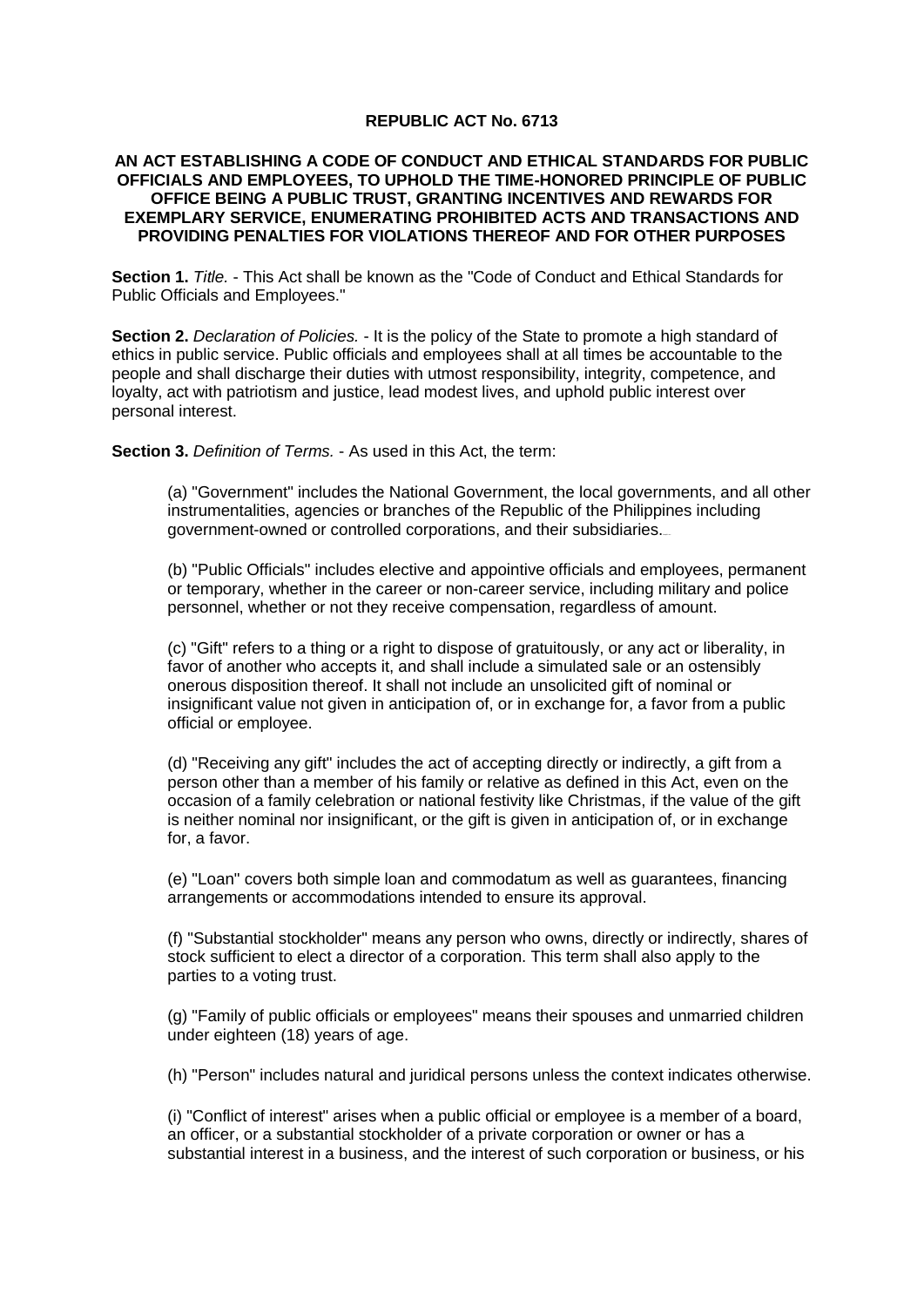rights or duties therein, may be opposed to or affected by the faithful performance of official duty.

(j) "Divestment" is the transfer of title or disposal of interest in property by voluntarily, completely and actually depriving or dispossessing oneself of his right or title to it in favor of a person or persons other than his spouse and relatives as defined in this Act.

(k) "Relatives" refers to any and all persons related to a public official or employee within the fourth civil degree of consanguinity or affinity, including bilas, inso and balae.

**Section 4.** *Norms of Conduct of Public Officials and Employees.* - (A) Every public official and employee shall observe the following as standards of personal conduct in the discharge and execution of official duties:

> (a) Commitment to public interest. - Public officials and employees shall always uphold the public interest over and above personal interest. All government resources and powers of their respective offices must be employed and used efficiently, effectively, honestly and economically, particularly to avoid wastage in public funds and revenues.

> (b) Professionalism. - Public officials and employees shall perform and discharge their duties with the highest degree of excellence, professionalism, intelligence and skill. They shall enter public service with utmost devotion and dedication to duty. They shall endeavor to discourage wrong perceptions of their roles as dispensers or peddlers of undue patronage.

> (c) Justness and sincerity. - Public officials and employees shall remain true to the people at all times. They must act with justness and sincerity and shall not discriminate against anyone, especially the poor and the underprivileged. They shall at all times respect the rights of others, and shall refrain from doing acts contrary to law, good morals, good customs, public policy, public order, public safety and public interest. They shall not dispense or extend undue favors on account of their office to their relatives whether by consanguinity or affinity except with respect to appointments of such relatives to positions considered strictly confidential or as members of their personal staff whose terms are coterminous with theirs.

(d) Political neutrality. - Public officials and employees shall provide service to everyone without unfair discrimination and regardless of party affiliation or preference.

(e) Responsiveness to the public. - Public officials and employees shall extend prompt, courteous, and adequate service to the public. Unless otherwise provided by law or when required by the public interest, public officials and employees shall provide information of their policies and procedures in clear and understandable language, ensure openness of information, public consultations and hearings whenever appropriate, encourage suggestions, simplify and systematize policy, rules and procedures, avoid red tape and develop an understanding and appreciation of the socio-economic conditions prevailing in the country, especially in the depressed rural and urban areas.

(f) Nationalism and patriotism. - Public officials and employees shall at all times be loyal to the Republic and to the Filipino people, promote the use of locally produced goods, resources and technology and encourage appreciation and pride of country and people. They shall endeavor to maintain and defend Philippine sovereignty against foreign intrusion.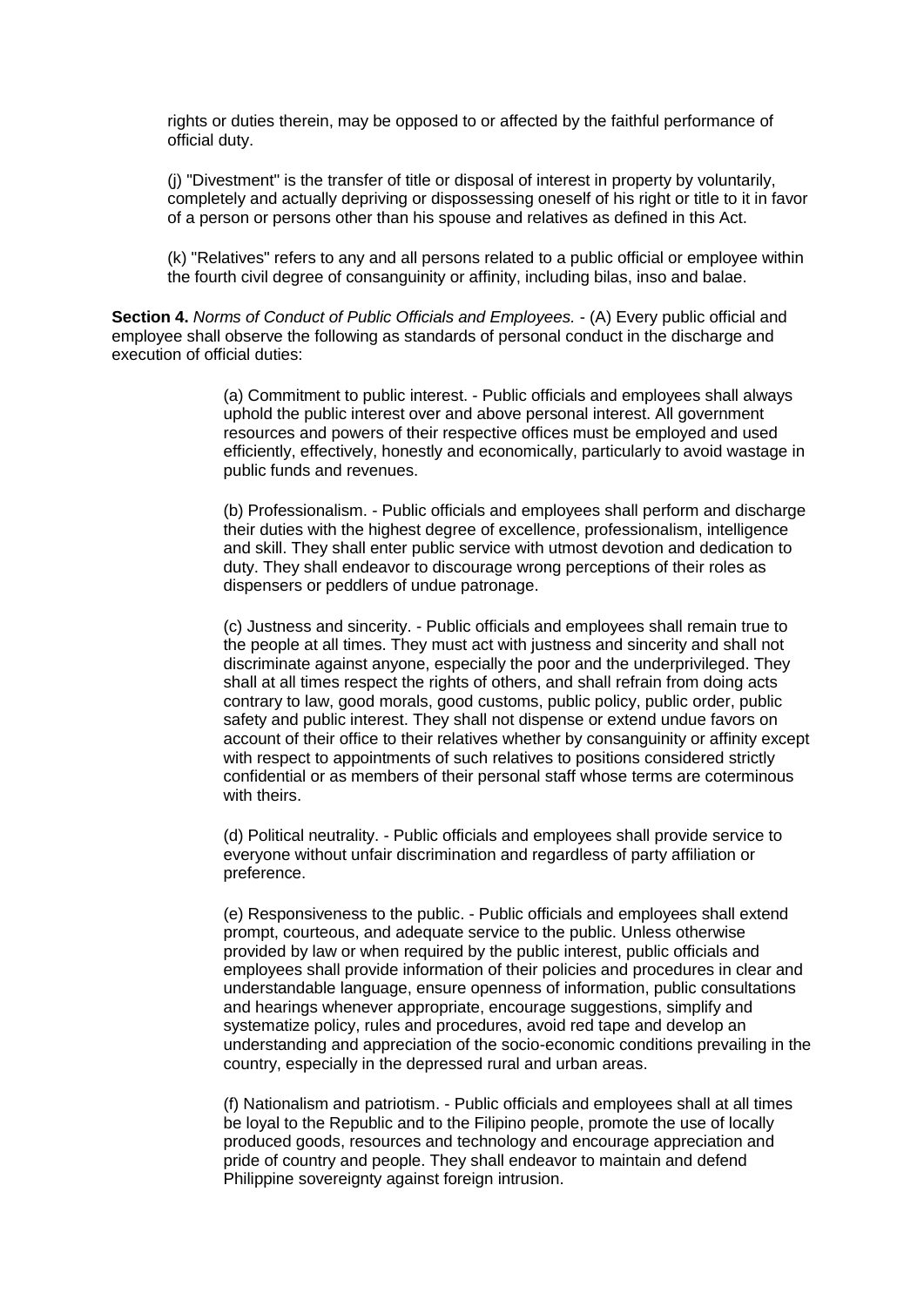(g) Commitment to democracy. - Public officials and employees shall commit themselves to the democratic way of life and values, maintain the principle of public accountability, and manifest by deeds the supremacy of civilian authority over the military. They shall at all times uphold the Constitution and put loyalty to country above loyalty to persons or party.

(h) Simple living. - Public officials and employees and their families shall lead modest lives appropriate to their positions and income. They shall not indulge in extravagant or ostentatious display of wealth in any form.

(B) The Civil Service Commission shall adopt positive measures to promote (1) observance of these standards including the dissemination of information programs and workshops authorizing merit increases beyond regular progression steps, to a limited number of employees recognized by their office colleagues to be outstanding in their observance of ethical standards; and (2) continuing research and experimentation on measures which provide positive motivation to public officials and employees in raising the general level of observance of these standards.

**Section 5.** *Duties of Public Officials and Employees.* - In the performance of their duties, all public officials and employees are under obligation to:

(a) Act promptly on letters and requests. - All public officials and employees shall, within fifteen (15) working days from receipt thereof, respond to letters, telegrams or other means of communications sent by the public. The reply must contain the action taken on the request.

(b) Submit annual performance reports. - All heads or other responsible officers of offices and agencies of the government and of government-owned or controlled corporations shall, within forty-five (45) working days from the end of the year, render a performance report of the agency or office or corporation concerned. Such report shall be open and available to the public within regular office hours.

(c) Process documents and papers expeditiously. - All official papers and documents must be processed and completed within a reasonable time from the preparation thereof and must contain, as far as practicable, not more than three (3) signatories therein. In the absence of duly authorized signatories, the official next-in-rank or officer in charge shall sign for and in their behalf.

(d) Act immediately on the public's personal transactions. - All public officials and employees must attend to anyone who wants to avail himself of the services of their offices and must, at all times, act promptly and expeditiously.

(e) Make documents accessible to the public. - All public documents must be made accessible to, and readily available for inspection by, the public within reasonable working hours.

**Section 6.** *System of Incentives and Rewards.* - A system of annual incentives and rewards is hereby established in order to motivate and inspire public servants to uphold the highest standards of ethics. For this purpose, a Committee on Awards to Outstanding Public Officials and Employees is hereby created composed of the following: the Ombudsman and Chairman of the Civil Service Commission as Co-Chairmen, and the Chairman of the Commission on Audit, and two government employees to be appointed by the President, as members.

It shall be the task of this Committee to conduct a periodic, continuing review of the performance of public officials and employees, in all the branches and agencies of Government and establish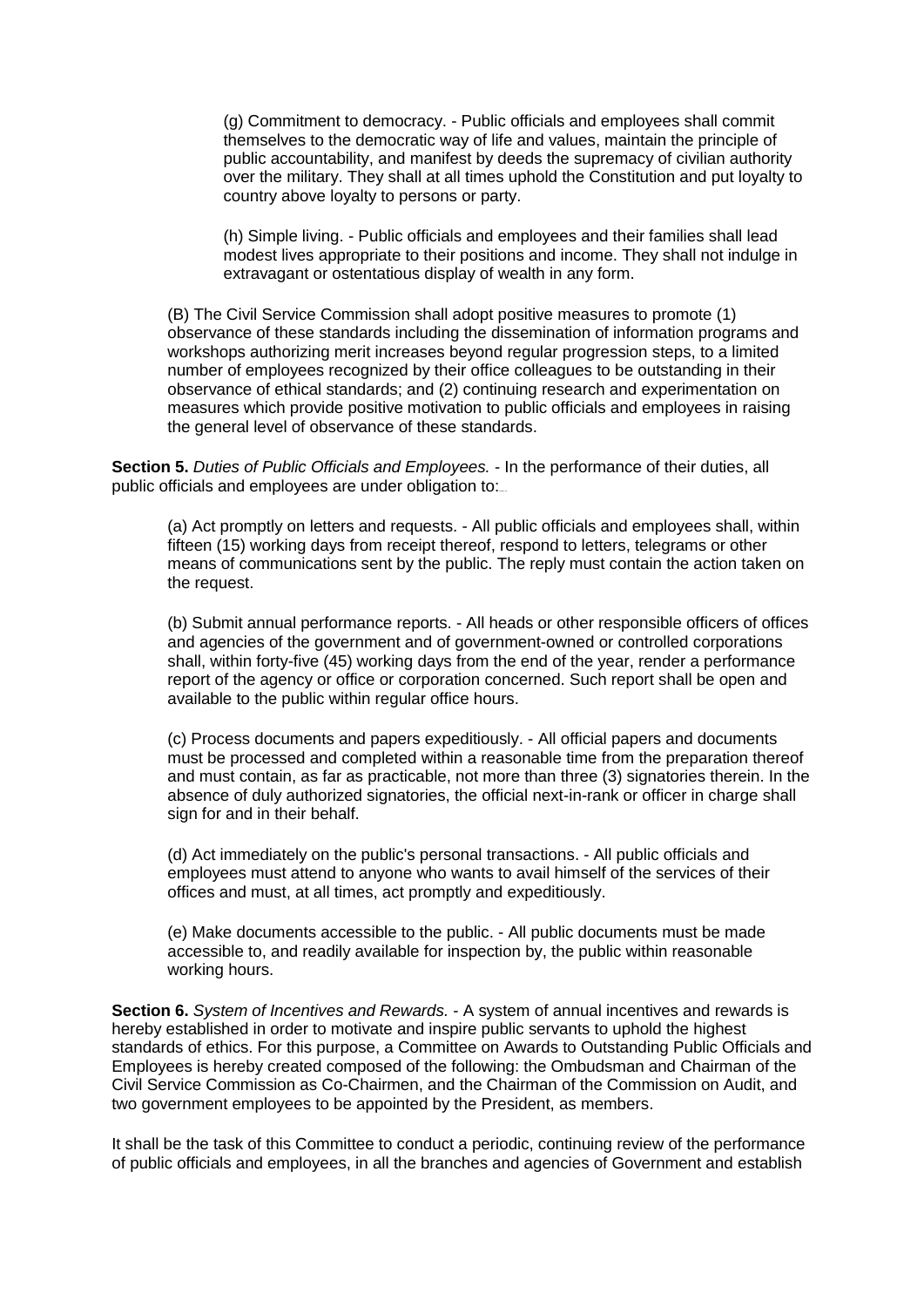a system of annual incentives and rewards to the end that due recognition is given to public officials and employees of outstanding merit on the basis of the standards set forth in this Act.

The conferment of awards shall take into account, among other things, the following: the years of service and the quality and consistency of performance, the obscurity of the position, the level of salary, the unique and exemplary quality of a certain achievement, and the risks or temptations inherent in the work. Incentives and rewards to government officials and employees of the year to be announced in public ceremonies honoring them may take the form of bonuses, citations, directorships in government-owned or controlled corporations, local and foreign scholarship grants, paid vacations and the like. They shall likewise be automatically promoted to the next higher position with the commensurate salary suitable to their qualifications. In case there is no next higher position or it is not vacant, said position shall be included in the budget of the office in the next General Appropriations Act. The Committee on Awards shall adopt its own rules to govern the conduct of its activities.

**Section 7.** *Prohibited Acts and Transactions.* - In addition to acts and omissions of public officials and employees now prescribed in the Constitution and existing laws, the following shall constitute prohibited acts and transactions of any public official and employee and are hereby declared to be unlawful:

(a) Financial and material interest. - Public officials and employees shall not, directly or indirectly, have any financial or material interest in any transaction requiring the approval of their office.

(b) Outside employment and other activities related thereto. - Public officials and employees during their incumbency shall not:

(1) Own, control, manage or accept employment as officer, employee, consultant, counsel, broker, agent, trustee or nominee in any private enterprise regulated, supervised or licensed by their office unless expressly allowed by law;

(2) Engage in the private practice of their profession unless authorized by the Constitution or law, provided, that such practice will not conflict or tend to conflict with their official functions; or

(3) Recommend any person to any position in a private enterprise which has a regular or pending official transaction with their office.

These prohibitions shall continue to apply for a period of one (1) year after resignation, retirement, or separation from public office, except in the case of subparagraph (b) (2) above, but the professional concerned cannot practice his profession in connection with any matter before the office he used to be with, in which case the one-year prohibition shall likewise apply.

(c) Disclosure and/or misuse of confidential information. - Public officials and employees shall not use or divulge, confidential or classified information officially known to them by reason of their office and not made available to the public, either:

(1) To further their private interests, or give undue advantage to anyone; or

(2) To prejudice the public interest.

(d) Solicitation or acceptance of gifts. - Public officials and employees shall not solicit or accept, directly or indirectly, any gift, gratuity, favor, entertainment, loan or anything of monetary value from any person in the course of their official duties or in connection with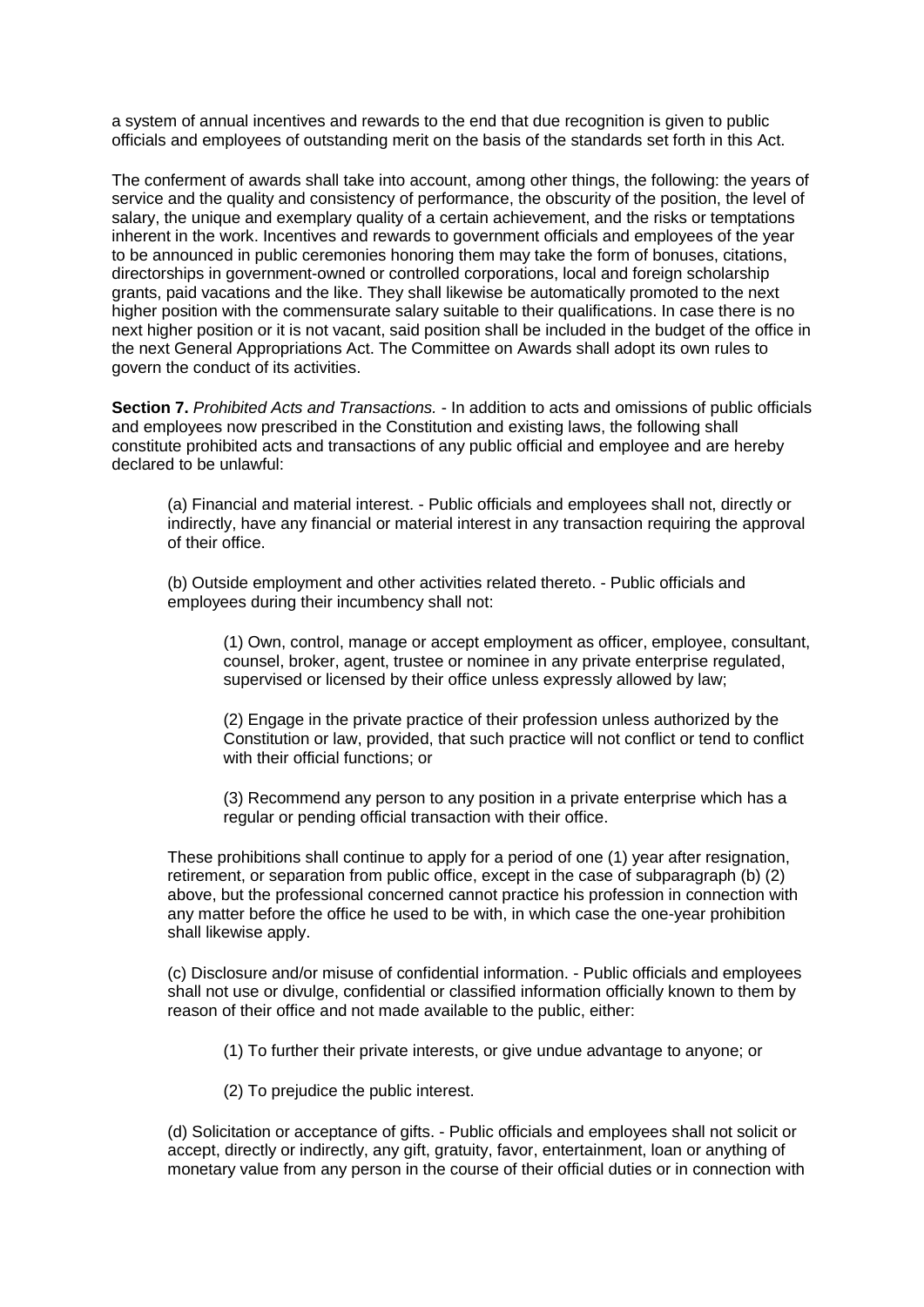any operation being regulated by, or any transaction which may be affected by the functions of their office.

As to gifts or grants from foreign governments, the Congress consents to:

(i) The acceptance and retention by a public official or employee of a gift of nominal value tendered and received as a souvenir or mark of courtesy;

(ii) The acceptance by a public official or employee of a gift in the nature of a scholarship or fellowship grant or medical treatment; or

(iii) The acceptance by a public official or employee of travel grants or expenses for travel taking place entirely outside the Philippine (such as allowances, transportation, food, and lodging) of more than nominal value if such acceptance is appropriate or consistent with the interests of the Philippines, and permitted by the head of office, branch or agency to which he belongs.

The Ombudsman shall prescribe such regulations as may be necessary to carry out the purpose of this subsection, including pertinent reporting and disclosure requirements.

Nothing in this Act shall be construed to restrict or prohibit any educational, scientific or cultural exchange programs subject to national security requirements.

**Section 8.** *Statements and Disclosure.* - Public officials and employees have an obligation to accomplish and submit declarations under oath of, and the public has the right to know, their assets, liabilities, net worth and financial and business interests including those of their spouses and of unmarried children under eighteen (18) years of age living in their households.

(A) Statements of Assets and Liabilities and Financial Disclosure. - All public officials and employees, except those who serve in an honorary capacity, laborers and casual or temporary workers, shall file under oath their Statement of Assets, Liabilities and Net Worth and a Disclosure of Business Interests and Financial Connections and those of their spouses and unmarried children under eighteen (18) years of age living in their households.

The two documents shall contain information on the following:

(a) real property, its improvements, acquisition costs, assessed value and current fair market value;

(b) personal property and acquisition cost;

(c) all other assets such as investments, cash on hand or in banks, stocks, bonds, and the like;

- (d) liabilities, and;
- (e) all business interests and financial connections.

The documents must be filed:

- (a) within thirty (30) days after assumption of office;
- (b) on or before April 30, of every year thereafter; and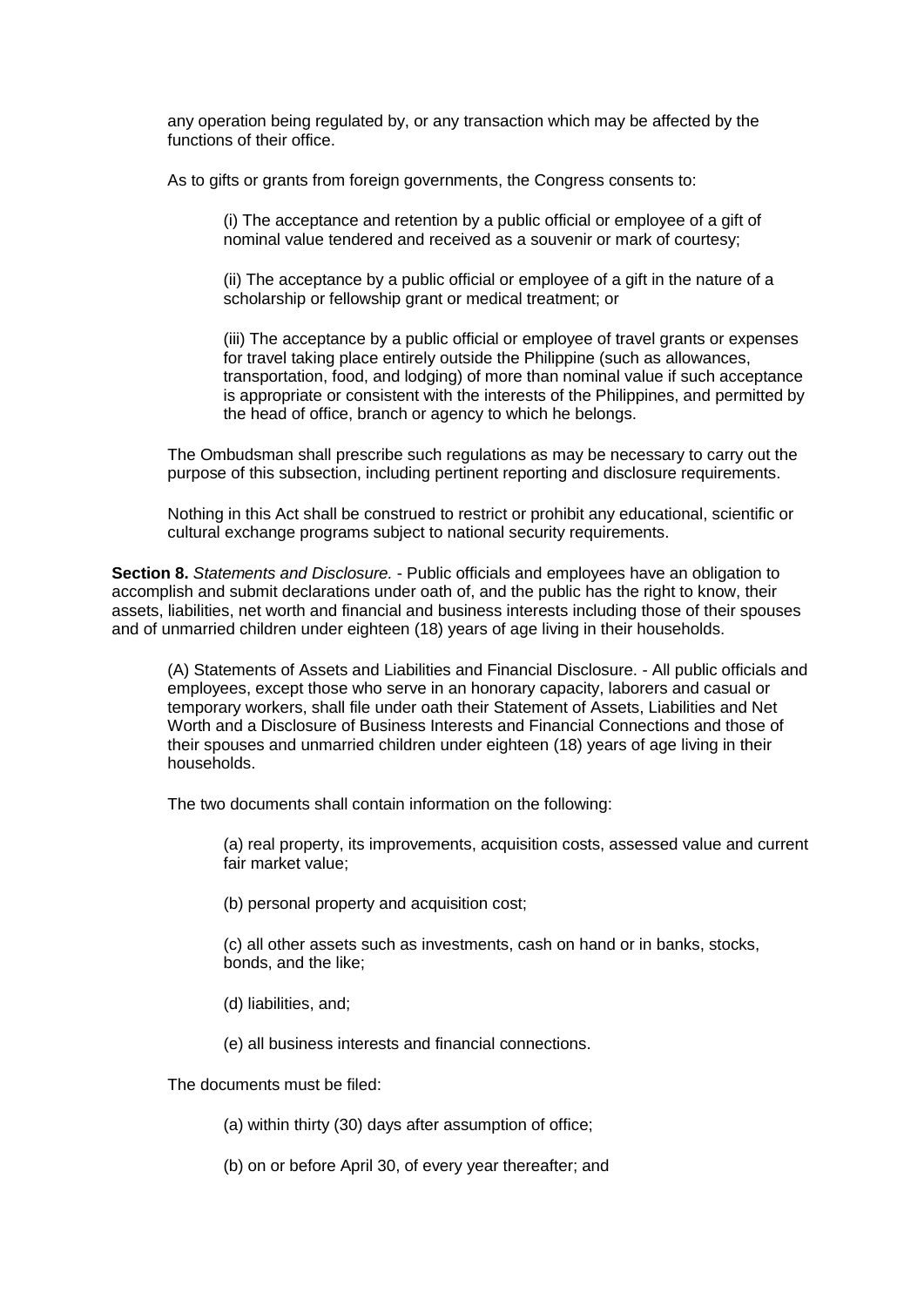(c) within thirty (30) days after separation from the service.

All public officials and employees required under this section to file the aforestated documents shall also execute, within thirty (30) days from the date of their assumption of office, the necessary authority in favor of the Ombudsman to obtain from all appropriate government agencies, including the Bureau of Internal Revenue, such documents as may show their assets, liabilities, net worth, and also their business interests and financial connections in previous years, including, if possible, the year when they first assumed any office in the Government.

Husband and wife who are both public officials or employees may file the required statements jointly or separately.

The Statements of Assets, Liabilities and Net Worth and the Disclosure of Business Interests and Financial Connections shall be filed by:

(1) Constitutional and national elective officials, with the national office of the Ombudsman;

(2) Senators and Congressmen, with the Secretaries of the Senate and the House of Representatives, respectively; Justices, with the Clerk of Court of the Supreme Court; Judges, with the Court Administrator; and all national executive officials with the Office of the President.

(3) Regional and local officials and employees, with the Deputy Ombudsman in their respective regions;

(4) Officers of the armed forces from the rank of colonel or naval captain, with the Office of the President, and those below said ranks, with the Deputy Ombudsman in their respective regions; and

(5) All other public officials and employees, defined in Republic Act No. 3019, as amended, with the Civil Service Commission.

(B) Identification and disclosure of relatives. - It shall be the duty of every public official or employee to identify and disclose, to the best of his knowledge and information, his relatives in the Government in the form, manner and frequency prescribed by the Civil Service Commission.

(C) Accessibility of documents. - (1) Any and all statements filed under this Act, shall be made available for inspection at reasonable hours.

(2) Such statements shall be made available for copying or reproduction after ten (10) working days from the time they are filed as required by law.

(3) Any person requesting a copy of a statement shall be required to pay a reasonable fee to cover the cost of reproduction and mailing of such statement, as well as the cost of certification.

(4) Any statement filed under this Act shall be available to the public for a period of ten (10) years after receipt of the statement. After such period, the statement may be destroyed unless needed in an ongoing investigation.

(D) Prohibited acts. - It shall be unlawful for any person to obtain or use any statement filed under this Act for: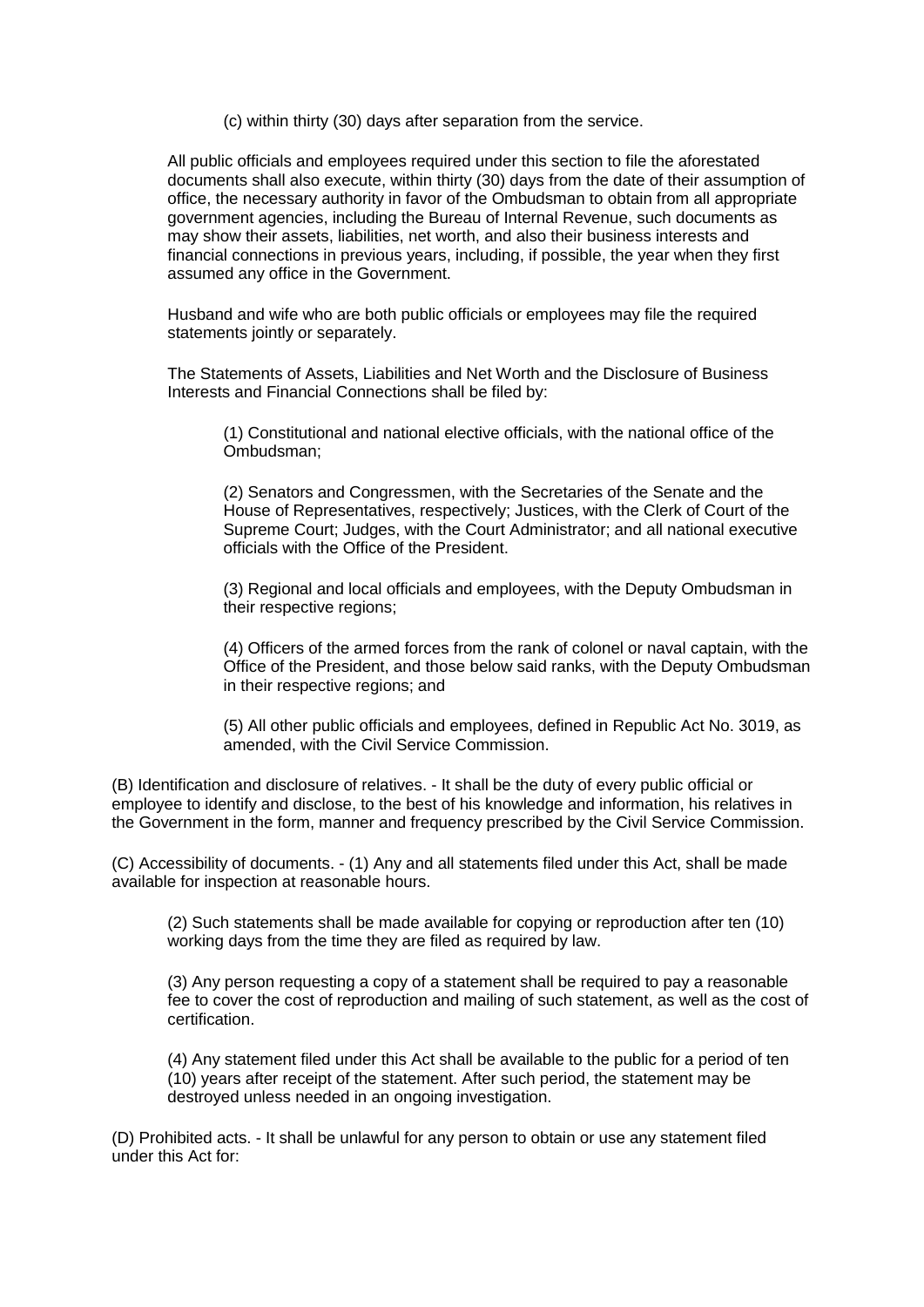(a) any purpose contrary to morals or public policy; or

(b) any commercial purpose other than by news and communications media for dissemination to the general public.

**Section 9.** *Divestment.* - A public official or employee shall avoid conflicts of interest at all times. When a conflict of interest arises, he shall resign from his position in any private business enterprise within thirty (30) days from his assumption of office and/or divest himself of his shareholdings or interest within sixty (60) days from such assumption.

The same rule shall apply where the public official or employee is a partner in a partnership.

The requirement of divestment shall not apply to those who serve the Government in an honorary capacity nor to laborers and casual or temporary workers.

**Section 10.** *Review and Compliance Procedure.* - (a) The designated Committees of both Houses of the Congress shall establish procedures for the review of statements to determine whether said statements which have been submitted on time, are complete, and are in proper form. In the event a determination is made that a statement is not so filed, the appropriate Committee shall so inform the reporting individual and direct him to take the necessary corrective action.

(b) In order to carry out their responsibilities under this Act, the designated Committees of both Houses of Congress shall have the power within their respective jurisdictions, to render any opinion interpreting this Act, in writing, to persons covered by this Act, subject in each instance to the approval by affirmative vote of the majority of the particular House concerned.

The individual to whom an opinion is rendered, and any other individual involved in a similar factual situation, and who, after issuance of the opinion acts in good faith in accordance with it shall not be subject to any sanction provided in this Act.

(c) The heads of other offices shall perform the duties stated in subsections (a) and (b) hereof insofar as their respective offices are concerned, subject to the approval of the Secretary of Justice, in the case of the Executive Department and the Chief Justice of the Supreme Court, in the case of the Judicial Department.

**Section 11.** *Penalties.* - (a) Any public official or employee, regardless of whether or not he holds office or employment in a casual, temporary, holdover, permanent or regular capacity, committing any violation of this Act shall be punished with a fine not exceeding the equivalent of six (6) months' salary or suspension not exceeding one (1) year, or removal depending on the gravity of the offense after due notice and hearing by the appropriate body or agency. If the violation is punishable by a heavier penalty under another law, he shall be prosecuted under the latter statute. Violations of Sections 7, 8 or 9 of this Act shall be punishable with imprisonment not exceeding five (5) years, or a fine not exceeding five thousand pesos (P5,000), or both, and, in the discretion of the court of competent jurisdiction, disqualification to hold public office.

(b) Any violation hereof proven in a proper administrative proceeding shall be sufficient cause for removal or dismissal of a public official or employee, even if no criminal prosecution is instituted against him.

(c) Private individuals who participate in conspiracy as co-principals, accomplices or accessories, with public officials or employees, in violation of this Act, shall be subject to the same penal liabilities as the public officials or employees and shall be tried jointly with them.